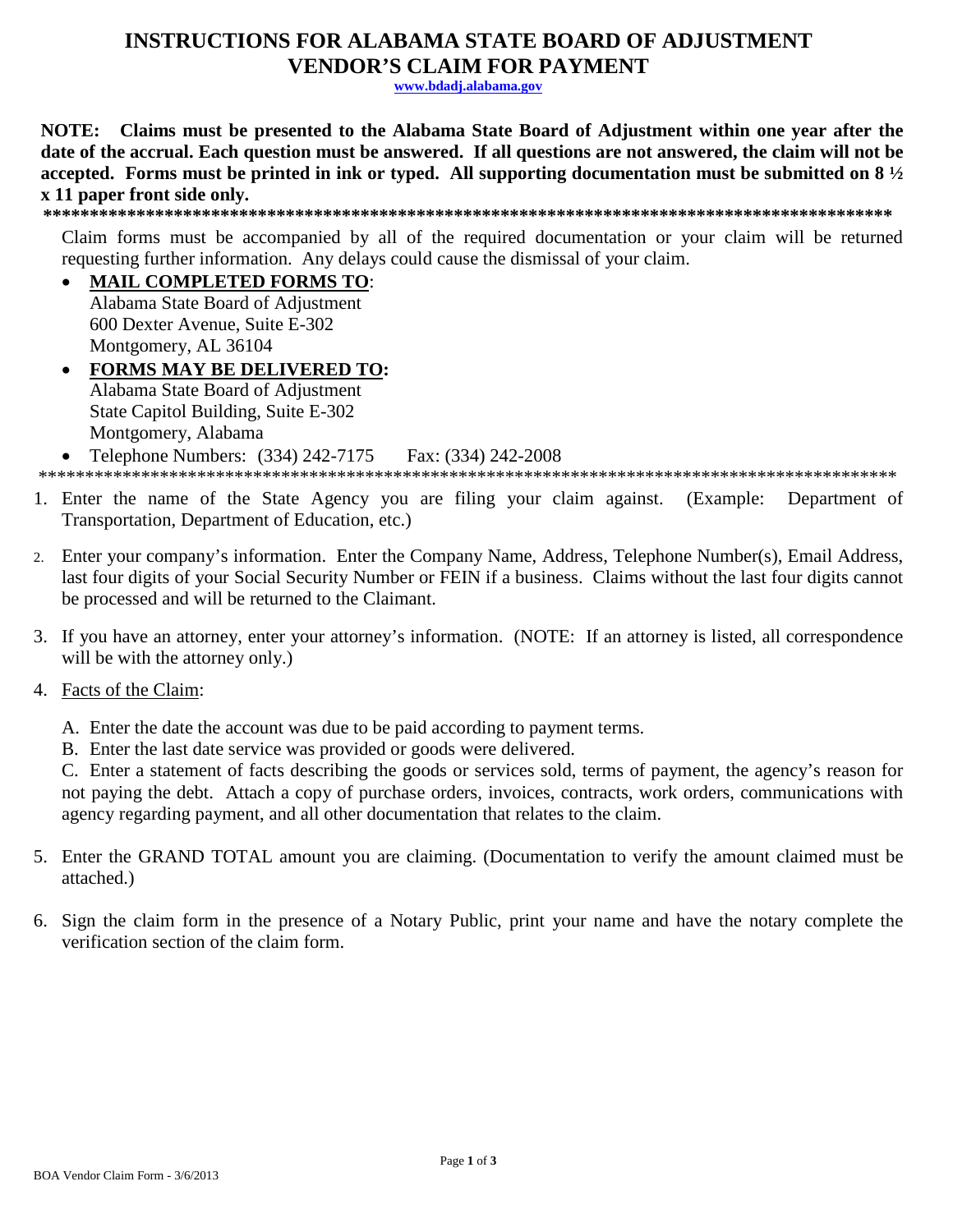## **ALABAMA STATE BOARD OF ADJUSTMENT VENDOR'S CLAIM FOR PAYMENT**

|                                                                                    | See Page 1 of this form for instructions. Each   DO NOT WRITE IN THIS SPACE. FOR BOARD |  |
|------------------------------------------------------------------------------------|----------------------------------------------------------------------------------------|--|
| number on the form corresponds with numbers on $\overline{OFADJUSTMENTUSE ONLY}$ . |                                                                                        |  |
| instruction sheets. Read all instructions carefully to                             |                                                                                        |  |
| ensure your claim is not returned for additional                                   |                                                                                        |  |
| supporting documentation. See INSTRUCTIONS   Claim No.:                            |                                                                                        |  |
| for mailing or hand delivering this form to the Board                              |                                                                                        |  |
| of Adjustment (Page 1).                                                            |                                                                                        |  |

1. Enter the Name of the Department or Agency of the State of Alabama against which you are making this claim:

\_\_\_\_\_\_\_\_\_\_\_\_\_\_\_\_\_\_\_\_\_\_\_\_\_\_\_\_\_\_\_\_\_\_\_\_\_\_\_\_\_\_\_\_\_\_\_\_\_\_\_\_\_\_\_\_\_\_\_\_\_\_\_\_\_\_\_\_\_\_\_\_\_\_\_\_\_\_\_\_\_\_\_\_\_\_\_\_\_\_

|                | 2. Enter your Name, Mailing Address, E-mail Address, Contact Telephone Number(s) and Social Security # or<br>FEIN:                                                                                                                 |  |  |  |
|----------------|------------------------------------------------------------------------------------------------------------------------------------------------------------------------------------------------------------------------------------|--|--|--|
|                |                                                                                                                                                                                                                                    |  |  |  |
|                |                                                                                                                                                                                                                                    |  |  |  |
|                |                                                                                                                                                                                                                                    |  |  |  |
|                | E-mail Address: <u>Communications</u> Communications and Communications Communications and Communications Communications and Communications Communications and Communications and Communications Communications Communications and |  |  |  |
|                |                                                                                                                                                                                                                                    |  |  |  |
|                |                                                                                                                                                                                                                                    |  |  |  |
|                | Claimant's Last Four Digits of Social Security No. or last four digits of Business FEIN:                                                                                                                                           |  |  |  |
|                |                                                                                                                                                                                                                                    |  |  |  |
|                | Claimant's Attorney: (NOTE: If an attorney is listed, all correspondence will be with the attorney only.)                                                                                                                          |  |  |  |
|                |                                                                                                                                                                                                                                    |  |  |  |
|                |                                                                                                                                                                                                                                    |  |  |  |
|                |                                                                                                                                                                                                                                    |  |  |  |
|                | E-mail Address: No. 1996. The Commission of the Commission of the Commission of the Commission of the Commission of the Commission of the Commission of the Commission of the Commission of the Commission of the Commission o     |  |  |  |
|                |                                                                                                                                                                                                                                    |  |  |  |
|                | 3. Facts of Claim:                                                                                                                                                                                                                 |  |  |  |
| A.             |                                                                                                                                                                                                                                    |  |  |  |
| <b>B.</b>      |                                                                                                                                                                                                                                    |  |  |  |
| $\mathbf{C}$ . |                                                                                                                                                                                                                                    |  |  |  |
|                |                                                                                                                                                                                                                                    |  |  |  |
|                |                                                                                                                                                                                                                                    |  |  |  |
|                |                                                                                                                                                                                                                                    |  |  |  |
|                |                                                                                                                                                                                                                                    |  |  |  |
|                |                                                                                                                                                                                                                                    |  |  |  |